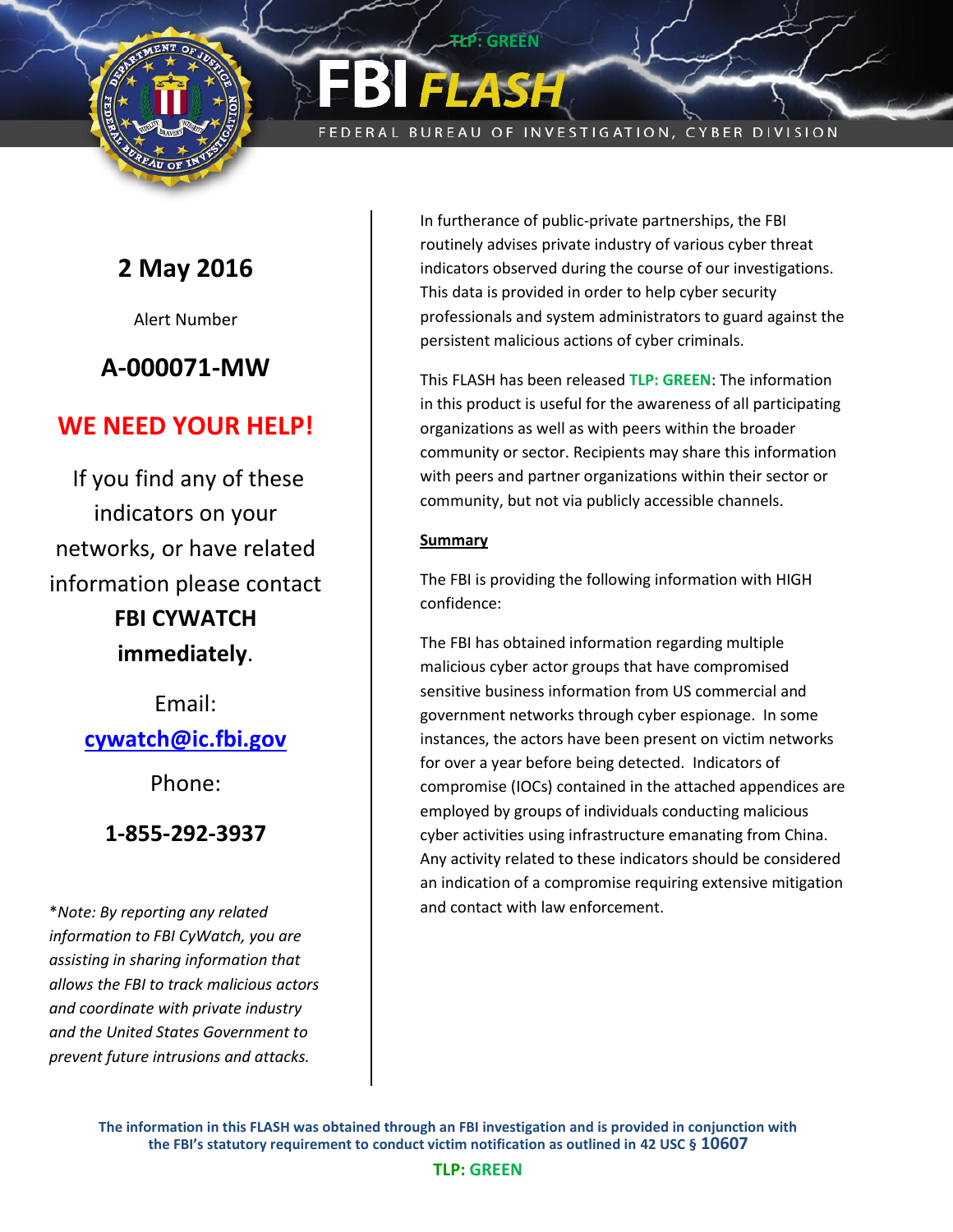#### **Technical Details**

The FBI is providing the following information with **HIGH confidence**:

The enclosed IOCs have been employed by groups that have been linked to a variety of intrusions, leveraged a diverse selection of tools and techniques, and employed malware from multiple families including DeputyDog, HiKit, WINNTI, Derusbi, Plug-X, and HomeUnix. In addition to these IOCs, the FBI recommends that receiving organizations attempt to identify self-signed SSL/TLS traffic on their networks in order to detect intrusions.

#### **Indicators of Compromise (IOCs)**

Please see Appendices A and B for an extensive list of IOCs. Some IOCs contained therein have been reported in past FLASH messages. The FBI is including them in this dissemination due to information indicating that they may still be used to conduct nefarious cyber operations.<sup>1</sup>

#### **Recommended Mitigations**

 $\overline{\phantom{a}}$ 

The FBI is providing the following information with **HIGH confidence**:

#### **Prepare Your Environment for Incident Response**

- Establish Out-of-Band Communications methods for dissemination of intrusion response plans and activities, inform NOCs/CERTs according to institutional policy and SOPs.
- Maintain and actively monitor centralized host and network logging solutions after ensuring that all devices have logging enabled and their logs are being aggregated to those centralized solutions.
- Disable all remote (including RDP & VPN) access until a password change has been completed.
- Implement full SSL/TLS inspection capability (on perimeter and proxy devices).
- Monitor accounts and devices determined to be part of the compromise to prevent reacquisition attempts.

#### **Implement core mitigations to inhibit re-exploitation (within 72 hours)**

 $1$  (U) In addition to the indicators of compromise provided in Appendices A and B, cyber operations emanating from China also frequently exploit a small subset of known vulnerabilities, as noted in previous FLASH messages A-000042-MW, A-000053-MW, A-000056-BC, and A-000063-MW. One of these vulnerabilities, CVE-2012-0158, continues to see use and is periodically retooled to evade detection by antivirus companies. The continued prevalence of older vulnerabilities highlights the importance of layered security solutions, including not only ingesting relevant indicators of compromise into intrusion detection systems, but also maintaining strong policies, such as vigilance for patching known vulnerabilities and exposures.

**The information in this FLASH was obtained through an FBI investigation and is provided in conjunction with the FBI's statutory requirement to conduct victim notification as outlined in 42 USC § 10607**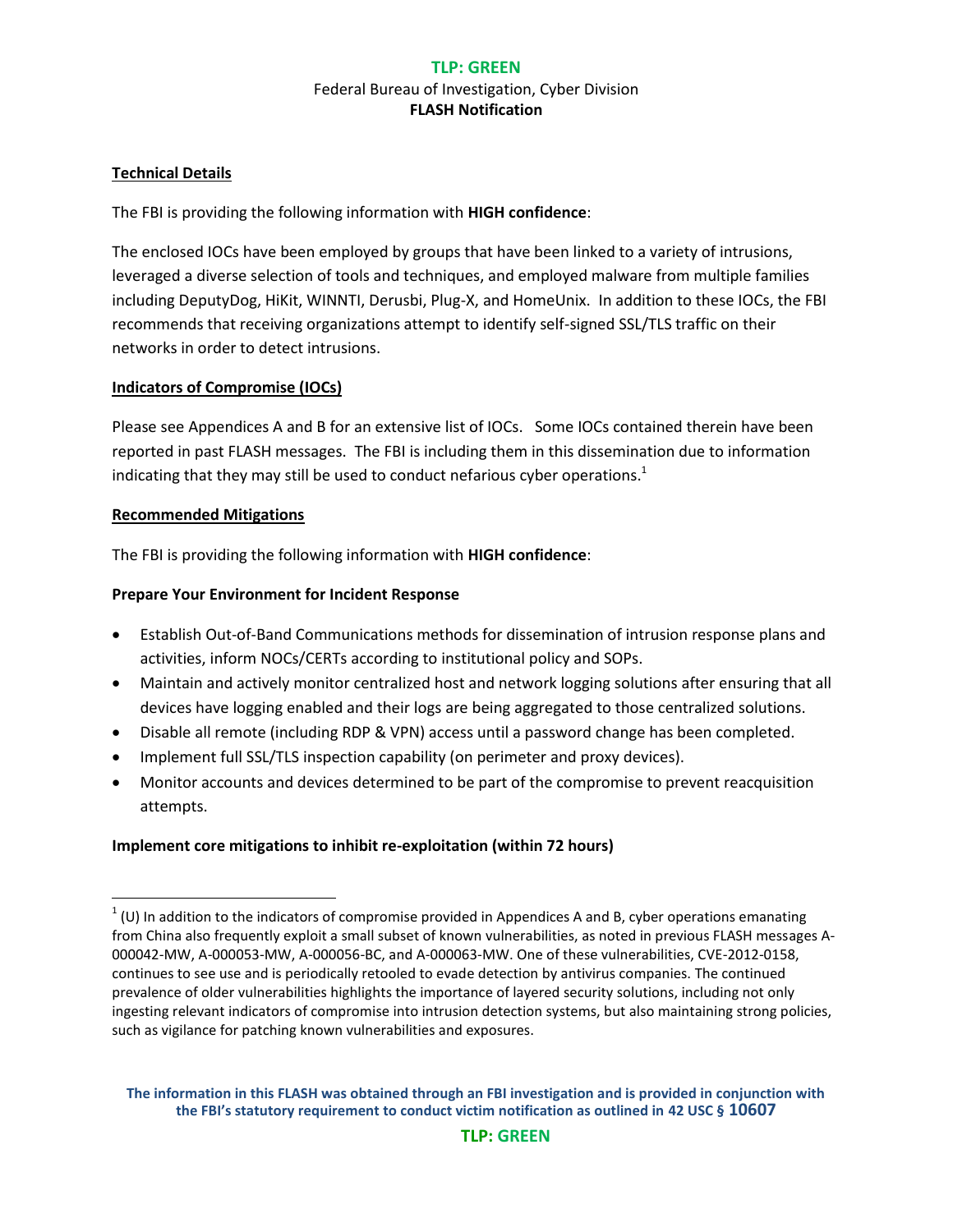#### **TLP: GREEN**

#### Federal Bureau of Investigation, Cyber Division **FLASH Notification**

#### **Implement a network-wide password reset (preferably with local host access only, no remote changes allowed) to include:**

- All domain accounts (especially high-privileged administrators)
- Local Accounts
- Machine and System Accounts

#### **Patch all systems for critical vulnerabilities:**

A patch management process that regularly patches vulnerable software remains a critical component in raising the difficulty of intrusions for cyber operators. While a few adversaries use zero-day exploits to target victims, many adversaries still target known vulnerabilities for which patches have been released, capitalizing on slow patch processes and risk decisions by network owners not to patch certain vulnerabilities or systems.

After initial response activities, deploy and correctly configure Microsoft's Enhanced Mitigation Experience Toolkit (EMET). EMET employs several mitigation techniques to combat memory corruption techniques. It is recommended that all hosts and servers on the network implement EMET, but for recommendations on the best methodology to employ when deploying EMET, please see NSA/IAD's Anti-Exploitation Slick sheet -

[https://www.nsa.gov/ia/\\_files/factsheets/I43V\\_Slick\\_Sheets/Slicksheet\\_AntiExploitationFeatures\\_Web.](https://www.nsa.gov/ia/_files/factsheets/I43V_Slick_Sheets/Slicksheet_AntiExploitationFeatures_Web.pdf) [pdf](https://www.nsa.gov/ia/_files/factsheets/I43V_Slick_Sheets/Slicksheet_AntiExploitationFeatures_Web.pdf)

#### **Implement Data-At-Rest (DAR) Protections.**

- The goal for DAR protections is to prevent an attacker from compromising sensitive data when the End User Device (EUD) is powered off or unauthenticated.
- The use of multiple encryption layers that meet IAD and CNSSP-15 guidance, implemented with components meeting the Commercial Solution for Classified (CSfC) vendor diversity requirements, reduces the likelihood that a single vulnerability or failure can be exploited to compromise EUDs, move laterally through a network, and access sensitive data.
- Receiving and validating updates or code patches for these components only through direct physical administration or an NSA approved Data in Transit (DIT) solution mitigates the threat of malicious attempts to push unverified updates or code updates.
- Procure products that have been validated through NIAP's DAR Protection Profiles (PPs) and utilize the DAR Capability Package (CP) that provides configurations allowing customers to independently implement secure solutions using layered Commercial Off-the-Shelf (COTS) products. The CP is vendor-agnostic and provides high-level security and configuration guidance for customers and/or Solution Integrators.

#### **TLP: GREEN**

**The information in this FLASH was obtained through an FBI investigation and is provided in conjunction with the FBI's statutory requirement to conduct victim notification as outlined in 42 USC § 10607**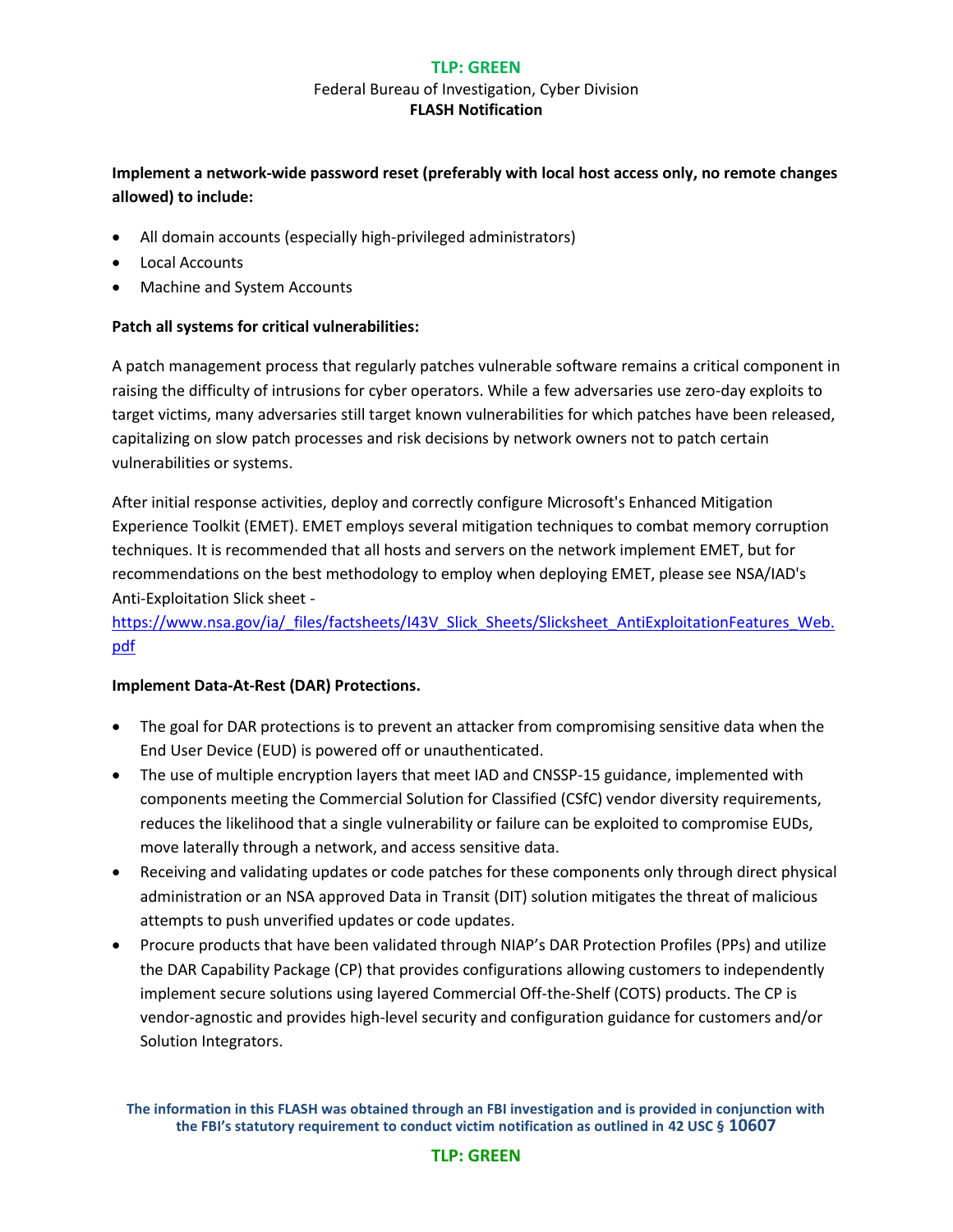#### **Implement long-term mitigations to further harden systems**

- 1. *Protect Credentials:* By implementing the following credential protections, the threat actor's ability to gain highly privileged account access and move throughout a network is severely hampered.
	- a. *Implement Least Privilege*: Least privilege is the limiting of rights assigned to each group of accounts on a network to only the rights required for the user, as in a normal user is only granted user level privileges and cannot perform any administrative tasks such as installing software.
	- b. *Restrict Local Accounts:* By restricting the usage of local accounts, especially local administer accounts, you are able to reduce the amount of usable credentials found within a network. When utilizing local accounts, passwords and their corresponding hashes are stored on the host and are more readily available for harvesting by an adversary who seeks to establish persistence. Adversaries are known to use this information to move across the network through Pass the Hash.
	- c. *Limit lateral movement:* This mitigation reduces the adversary's ability to go from exploiting one machine to taking over the entire network. Host firewall rules, Active Directory structuring, and/or Group Policy settings, can be tailored to stop communications between systems and increase the survivability and defensibility of a network under attack.
	- d. *Admin Access Segregation:* Once an adversary gains administrator credentials, especially domain administrator credentials, the network becomes wide open to their malicious activity. By decreasing the surface area where administrator credentials can be stolen, through restricting where administrators can use their accounts and what they can use their accounts for, the threat actor will have a much harder time fully compromising a network. Having different passwords and credentials for user, local administrator, and domain administrator accounts prevents an adversary from reusing a stolen credential from one to gain more access.
	- e. *Admin Access Protection:* Using encrypted protocols across the network where credentials especially administrative credentials, are sent in the clear enables an adversary to grab them in transit and reuse them. Be sure to use encrypted protocols (e.g. HTTPS, SSH, RDP, SFTP, etc.) for all management connections where credentials are passed, and disable the use of unencrypted protocols (e.g. Telnet, FTP, HTTP, etc.).
	- f. *Ensure Administrative Accounts do not have email accounts or Internet access*.
	- g. *Utilize Strong Authentication:* By enforcing multi-factor authentication (e.g., using smart cards), especially for privileged account and remote access (e.g. VPNs), you dramatically reduce when and where stolen credentials can be reused by an adversary. Until then, create, enforce, and maintain strong password policies across the organization. The use of strong password policies must be mandated for all users and is especially critical for administrator accounts and service accounts. Passwords should be complex and contain a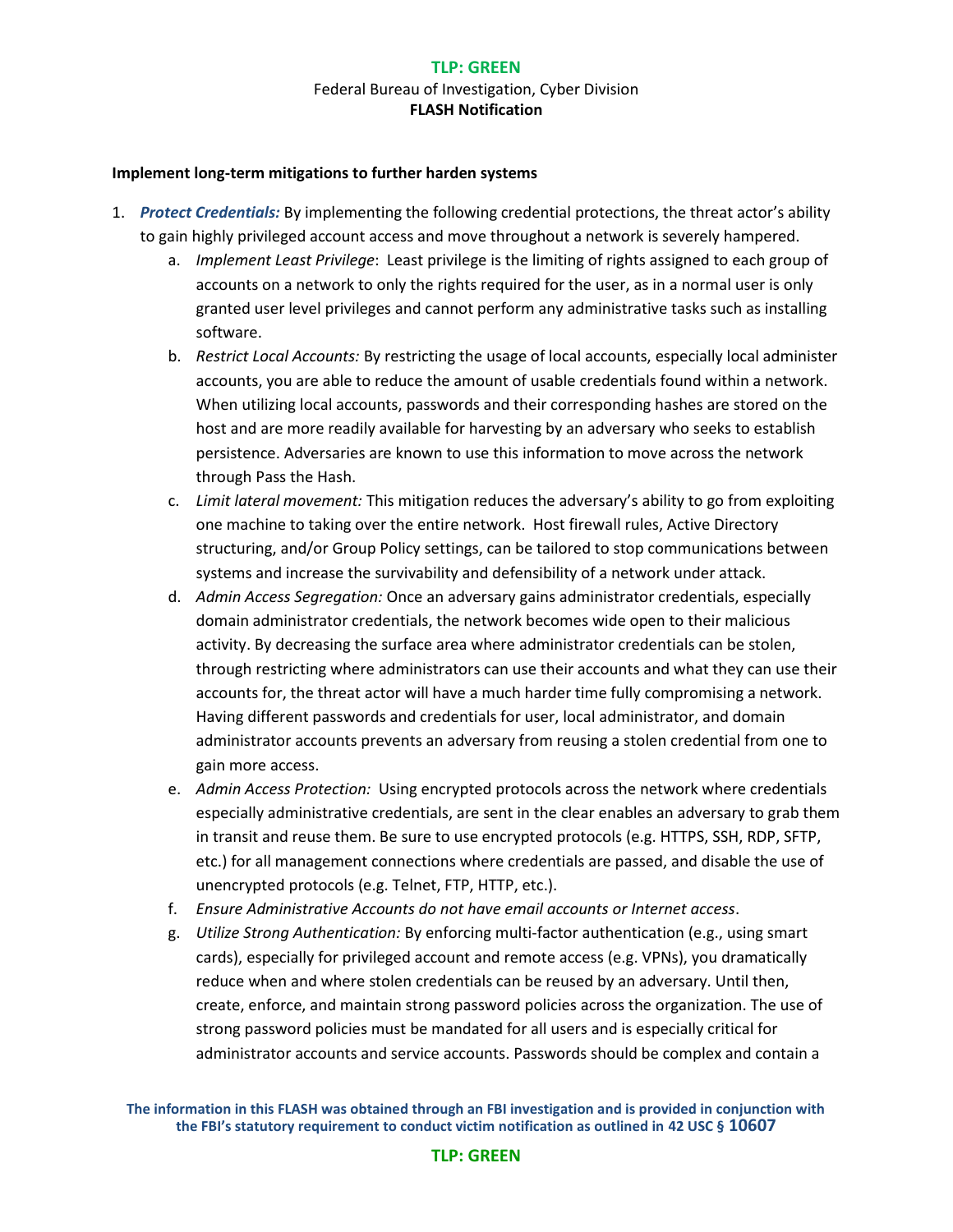combination of letters, numbers, and special characters, and they should be of a sufficient length (greater than 14 characters); require regular password changes for all administrative and other privileged account; and prevent the reuse of usernames and passwords across multiple domains and/or multiple systems.

- h. *Log and Monitor Privileged Admin Account Usage:* Implementing logging and monitoring capabilities on privileged accounts can provide insight to system owners and incident response professionals of account misuse and potential compromise by malicious actors. For instance it may be discovered that a domain admin is logging in at 2200 every night even though that admin is done working for the day and gone from the building. This mitigation would also enable discovery of any privileged admin accounts that were created by the actor for persistence.
- i. *Log and Monitor Use of Administrative Tools:* Non-administrative use of built-in OS administrative tools should be locked down in accordance with applicable guidance and hardening policies. Use of these tools, such as Windows® PowerShell® and Windows Management Instrumentation Command-line (WMIC), should be logged and monitored to help enable early detection of a compromise. Though administration activities take place on a constant basis, certain behaviors, or sets of activities, in concert with others, are suspicious and can lead to a discovery of intrusion. For example, the 'ping' command by itself has legitimate uses. However, the 'ping' command followed by a PowerShell command from one workstation to another is very suspicious.

#### 2. *Segregate Networks and Functions*:

- a. *Know Your Network:* Enterprise networks often become unmanageable leading to inefficient administration and ineffective security. In order to have any sort of control over your network, you first need to know what and where everything is and does. Ensure information about your networks is documented and is updated regularly. Create an accurate list of ALL devices and ALL protocols that are running on your network. Identify network enclaves and examine your network trust relationships within and between those enclaves as well as with external networks to determine whether they are really necessary for your organization's mission.
- b. *DMZ Isolation:* By ensuring that the DMZ is properly segregated both through physical and logical network architecture and admin/user accounts, a network owner can greatly decrease the external attack surface. Since webservers and corresponding databases usually sit in this location and are also externally accessible, they regularly are the first target during CNO. If these systems are compromised and the DMZ is not configured properly or at all, it could mean the loss of the entire enterprise.
- c. *Network Function Segregation:* A network owner should implement a tiered system when determining the switching within a network. This way the lower security systems, like user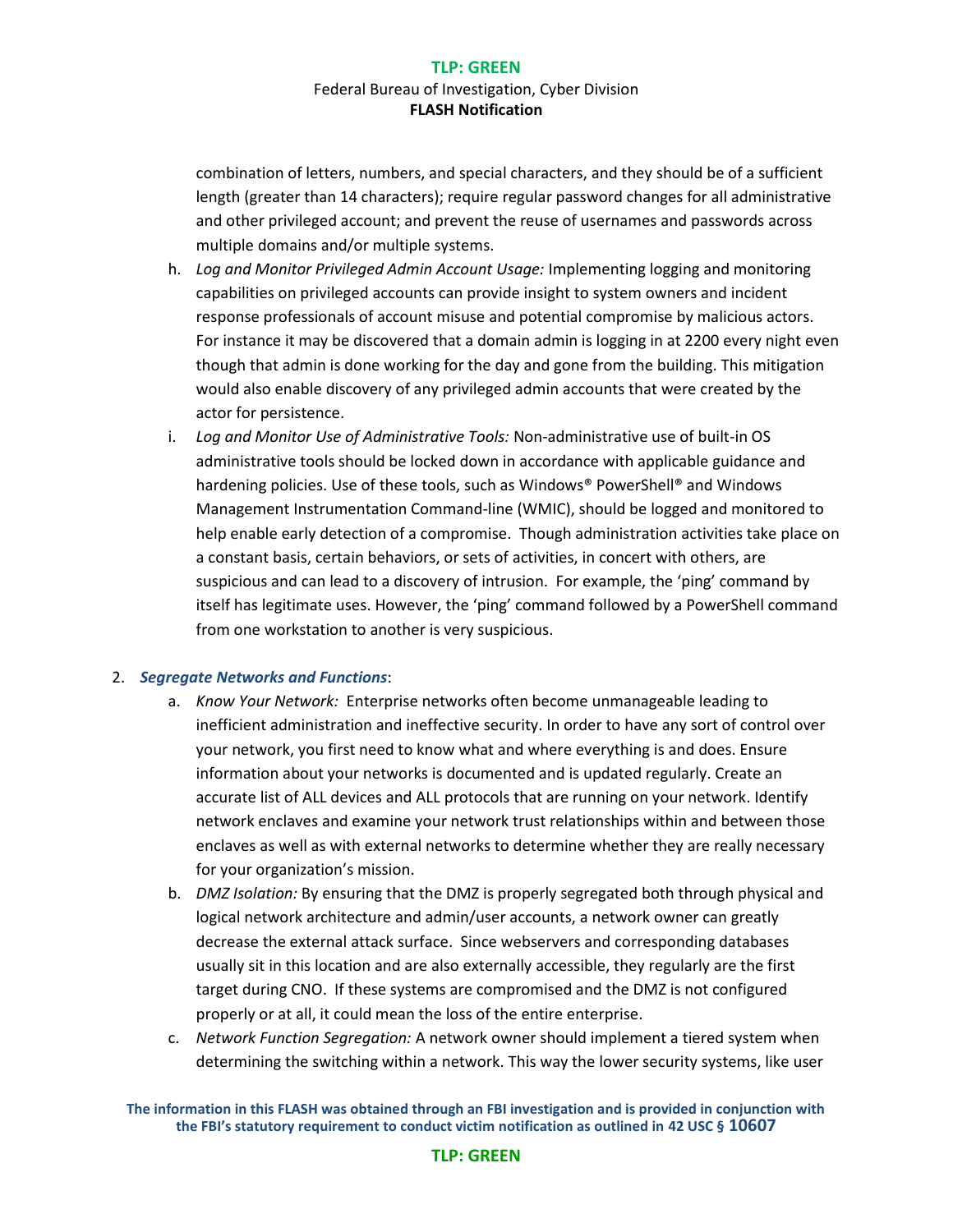workstations or machines with email and internet access, cannot insecurely communicate with higher security systems like domain controllers and other member servers. This can be achieved through multiple methods including VLANs, physical network topologies, and firewall rule sets. In the same vein, networks need to apply the same segregation principle to the various tiers of accounts within a network, ensuring highly privileged accounts cannot access lower security tiered systems and low privilege accounts cannot access higher security tiered systems.

- d. *Limit Workstation-to-Workstation Communications:* Pass-the-Hash (PtH) and other forms of legitimate credential reuse are serious vulnerabilities existing in all environments that implement Single Sign-on. PtH allows an attacker to reuse legitimate administrator or user credentials to move from system to system on a network without ever having to crack password. Once an attacker compromises a single host, s/he will typically reuse stolen hashed credentials to spread to other systems on the network, gain access to a privileged user's workstation, grab domain administrator credentials, and subsequently take control of the entire environment. Limiting workstation-to-workstation communication will severely restrict attackers' freedom of movement via techniques such as PtH. In general, limiting the number and type of communication flows between systems also aids in the detection of potentially malicious network activity. Because there are fewer allowed communication paths, abnormal flows become more apparent to attentive network defenders.
- e. *Perimeter Filtering:* Perimeter filtering refers to properly implementing network security devices, such as proxies, firewall, web content filters, and IDS/IPS. The intent is to block malicious traffic from reaching a user's machine and provide protection against data exfiltration and command and control.
- f. *Use Web Domain Name System (DNS) Reputation:* Various commercial services offer feeds rating the trustworthiness of web domains. Enterprises can protect their hosts by screening web accesses against such services and redirecting dangerous web requests to a warning page. Inspection can be implemented at either the web proxy or browser level.
- g. *Restrict or Prevent Remote Admin Access:* Prior to an intrusion, remote access should be severely restricted and highly monitored. Once an intrusion is detected, all remote administration should be completely disallowed. Not only does this clear up the network traffic coming and going from a network, it also allows the network defenders to determine that the remote administration activities are malicious and better track and block them.
- 3. *Implement Application Whitelisting*: Application whitelisting is the configuring of host system to only execute a specific, known set of code. Basically, if a program or executable code, such as a piece of malware, is not included in the whitelist it's never allowed to run.

**The information in this FLASH was obtained through an FBI investigation and is provided in conjunction with the FBI's statutory requirement to conduct victim notification as outlined in 42 USC § 10607**

#### **TLP: GREEN**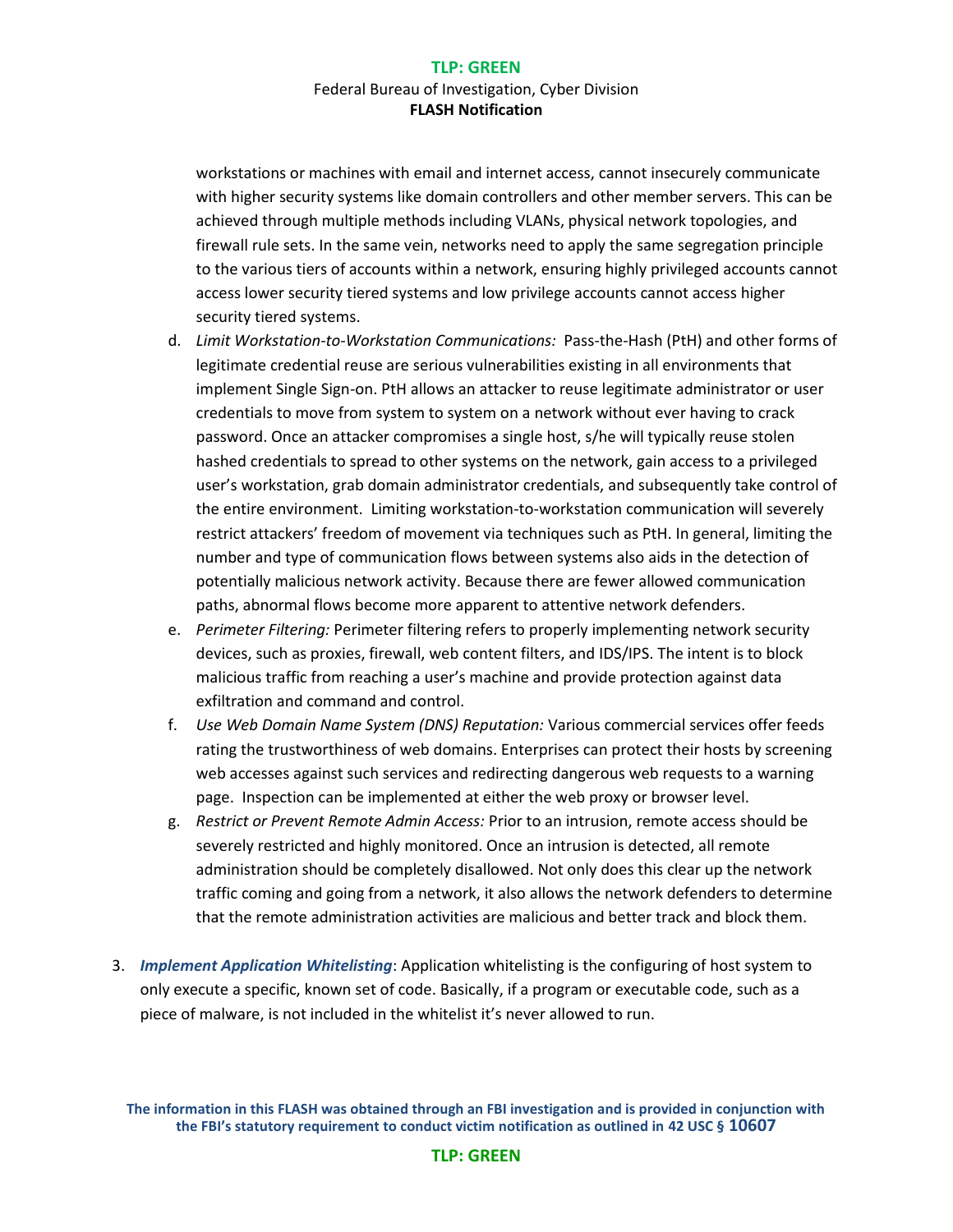- 4. *Install and correctly use EMET*: One of the frequently used tactics by an adversary is to initially infect a host through spear-phishing and drive-by's/water-holing websites. The best way to counter this initial exploitation is through the implementation of an anti-exploitation tool, such as Microsoft's Enhanced Mitigation Experience Toolkit (EMET). These tools can render useless entire classes of malware and malicious TTP instead of eliminating one piece of malware at a time; an enormous boon to a network's security.
- 5. *Implement Host Intrusion Prevention System (HIPS) Rules*: Standard signature-based host defenses are overwhelmed by exploit kits that continually morph attack components. HIPS technology focuses on threat behaviors and can better scale to entire sets of intrusion activities. For an enterprise with a well-configured and managed network, HIPS can be tuned to learn and allow normal network functionality while flagging anomalies characteristic of intrusions.
- 6. *Centralize logging of all events*: By pulling all of the system logs (such as Windows Event or Error logs, and any logs from security devices, such as SNORT, HIPS or firewall rule hits, as a few examples) into a centralized location that protects it from tampering and enables analytics, the network admin and intrusion response team would be able to more efficiently detect and understand the tools, tactics, and procedures of the adversary. This paper does not detail the entirety of logs that could be aggregated, however, specific recommendations of particular logs that should be targeted for aggregation can be obtained via consultation with the network's Computer Network Defense-Service Provider (CND-SP) or with any of the organizations listed in the introduction of this section.
- 7. *Take Advantage of Software Improvement*: Apply patches for vulnerabilities as soon as they are released by the vendor. Upgrade as new versions of applications, software and operating systems become available. Delaying or ignoring patches for vulnerabilities considerably increases the chance of systems being exploited, in particular Internet/public facing systems (VPN, web, email servers). Open source research has shown that a working exploit is often available on the same day vulnerabilities are publicly disclosed, making it imperative to patch immediately. Vendors typically perform extensive testing of patches prior to release so misconceptions about negative effects on systems are often overstated. The cost of pre-deployment testing by the enterprise is miniscule compared to the potential costs incurred from a security breach. Application deployment and updating is becoming increasingly automated. Many operating systems and applications provide automatic update features to minimize the human factor.
- 8. *Public Services Utilization*: Enterprises are embracing the use of public services such as Cloud Storage and Social Networking Sites (SNS) as they offer capabilities not available with traditional software. These services also introduce a new set of vulnerabilities that must be considered. Open source reporting has shown these services to be an increasingly used vector for both malware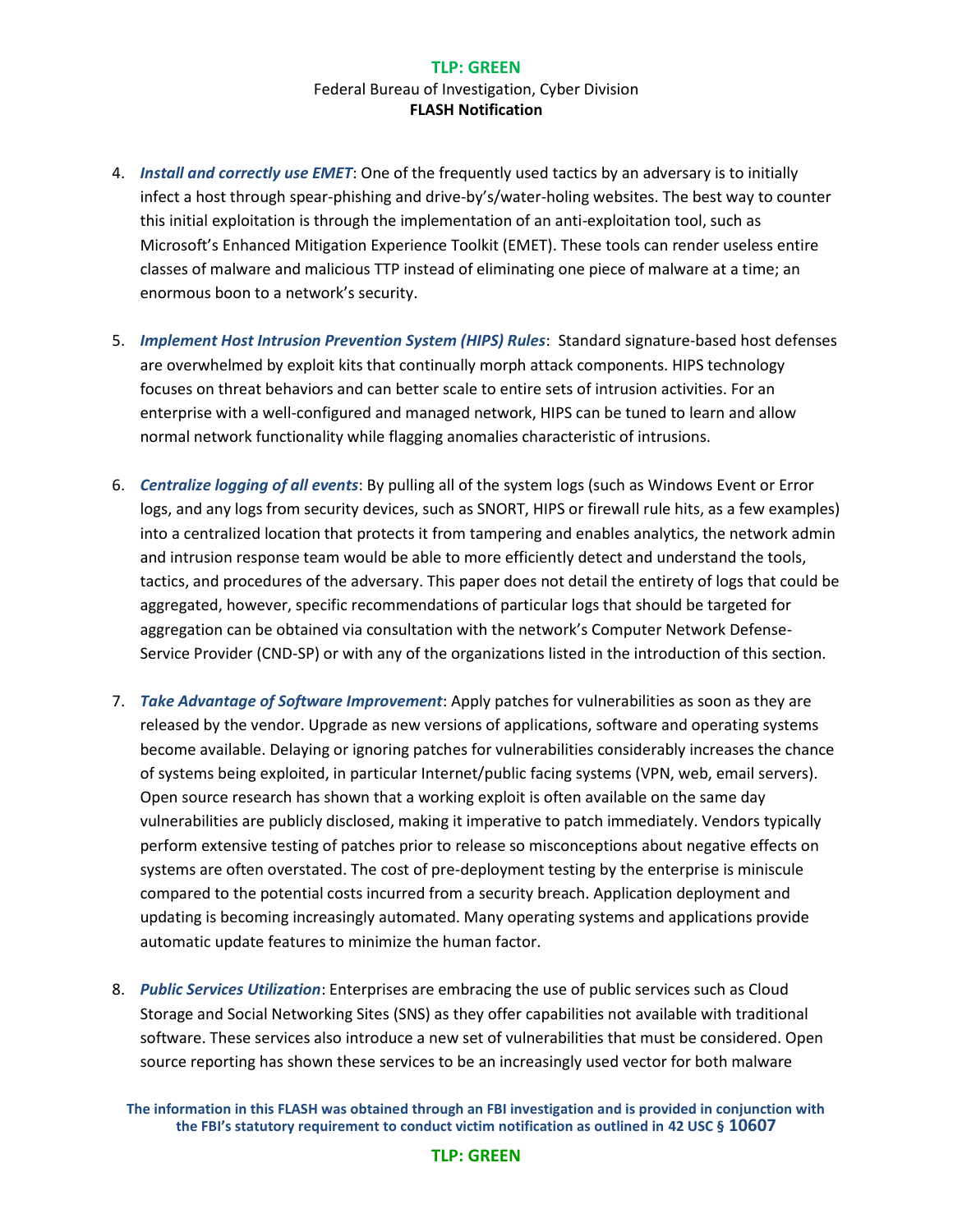delivery and data exfiltration. Establish a comprehensive public services policy and framework. Discover and document all the Cloud and Social Networking Services used and establish a policy that includes IT sanctioned sites permitted and prohibited within the enterprise as well as what is considered acceptable use. Integrate traffic logs to/from these sites into your centralized logging environment and implement analytics to detect and alert on potentially suspicious or abnormal traffic that could be indicative of a compromise.

- 9. *Use a Standard Baseline*: Implementing a uniform image with security already baked in and standardized applications affords the incident response team the ability to look at exploited machines and distinguish what is malicious vs. allowed. It also ensures that each machine on network is at least at a certain level of security prior to further customization for a user's needs. Within the DoDIN this can be satisfied through the Unified Master Gold Disk, maintained and distributed through DISA.
- 10. *Centralize logging of all events*: By pulling all of the system logs, such as Windows Event or Error logs, and any logs from security devices, such as SNORT or firewall rule hits, into a centralized location, the network admin and intrusion response team would be able to more efficiently detect and understand the tools, tactics, and procedures of the adversary. Using this information then increases the responder's ability to effectively corner and expel the adversary.
- 11. *Data-at-Rest and Data-in-Transit Encryption*: Implementing encryption for both data at rest and data in transit ensures that what is meant to be kept private stays private, whether it is stored on a disk or moving across a network. It means that exfiltration and espionage attempts can be thwarted since a threat actor cannot access the information.

#### **Additional guidance to follow can be found at the following:**

Implement Pass-the-Hash mitigations. For more information, please see the NSA/IAD Publication Reducing the Effectiveness of Pass-the-Hash at http://www.nsa.gov/ia/\_files/app/Reducing\_the\_Effectiveness\_of\_Pass-the-Hash.pdf

Baseline File Systems and Accounts in preparation for Whitelisting implementation. Consider using a Secure Host Baseline. See NSA/IAD's guidance at [https://www.nsa.gov/ia/\\_files/factsheets/I43V\\_Slick\\_Sheets/Slicksheet\\_SecureHostBaseline\\_web.pdf](https://www.nsa.gov/ia/_files/factsheets/I43V_Slick_Sheets/Slicksheet_SecureHostBaseline_web.pdf)